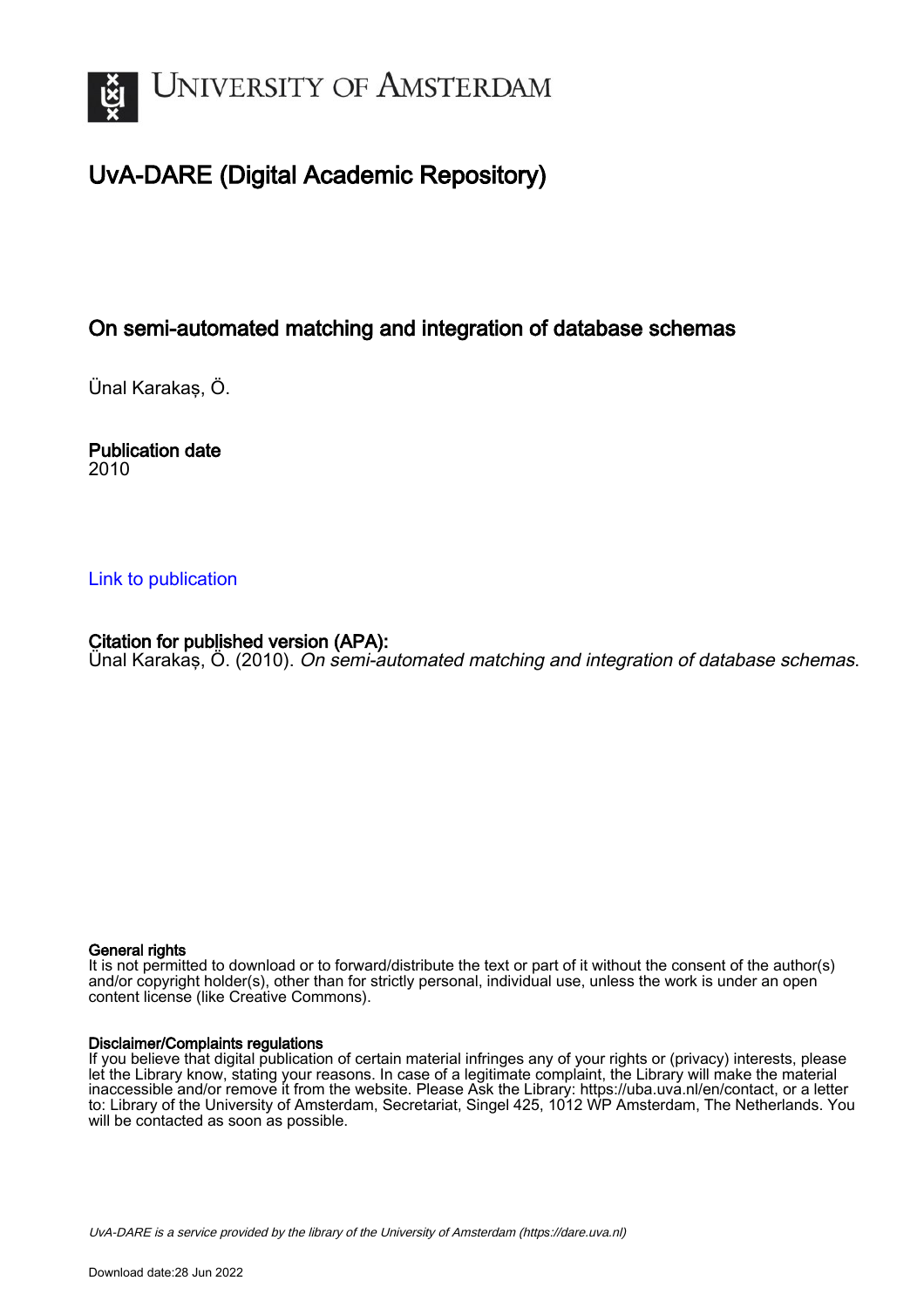# **Chapter 2**

# **Interlinking and integrating schemas background**

Focusing on interlinking and/or integrating heterogeneous data from distributed nodes, database management research has introduced a number of approaches, architectures, and systems to enable their data sharing and data exchange, and in this process, it has also introduced a large variety of terms and concepts. This chapter addresses these approaches and definitions of these introduced terms and concepts that are closely related to schema matching and schema integration. Section 2.1 addresses these variety and it specifically represents our classification of the main concepts related to distributed information management, which are introduced in previous research. Section 2.2 depicts the main related categories of approaches from multidatabases research, based on schema coupling. Section 2.3 addresses the notions of schema integration and schema matching. Finally, Section 2.4 summarizes this chapter and emphasizes the importance of the automation of schema matching and schema integration processes.

The research results presented in this chapter were partially published in the Journal of Software (Unal & Afsarmanesh, 2009).

# **2.1 Related Concepts**

High-speed networks have made it possible for the distributed information to be made available to everybody connected to the Internet. This has facilitated distributed information management systems, enabling access by authorized users to distributed data. The main requirements that need to be met with such systems have been summarized by (Kamel  $\&$ Kamel, 1992) as follows: authorized users must be able to transparently access distributed and heterogeneous databases, there must be no changes needed in existing databases and applications, new databases should be easily added to the system, databases should be accessible for retrievals and updates, and finally performance of the system should be comparable to homogeneous systems.

Extensive research to enable data sharing in a distributed environment has given rise to variety of terms referring to different types of distributed information management systems. For instance, *distributed databases*, *multidatabases*, and *federated databases* are the most frequently used terms and concepts in the database research for several decades. However,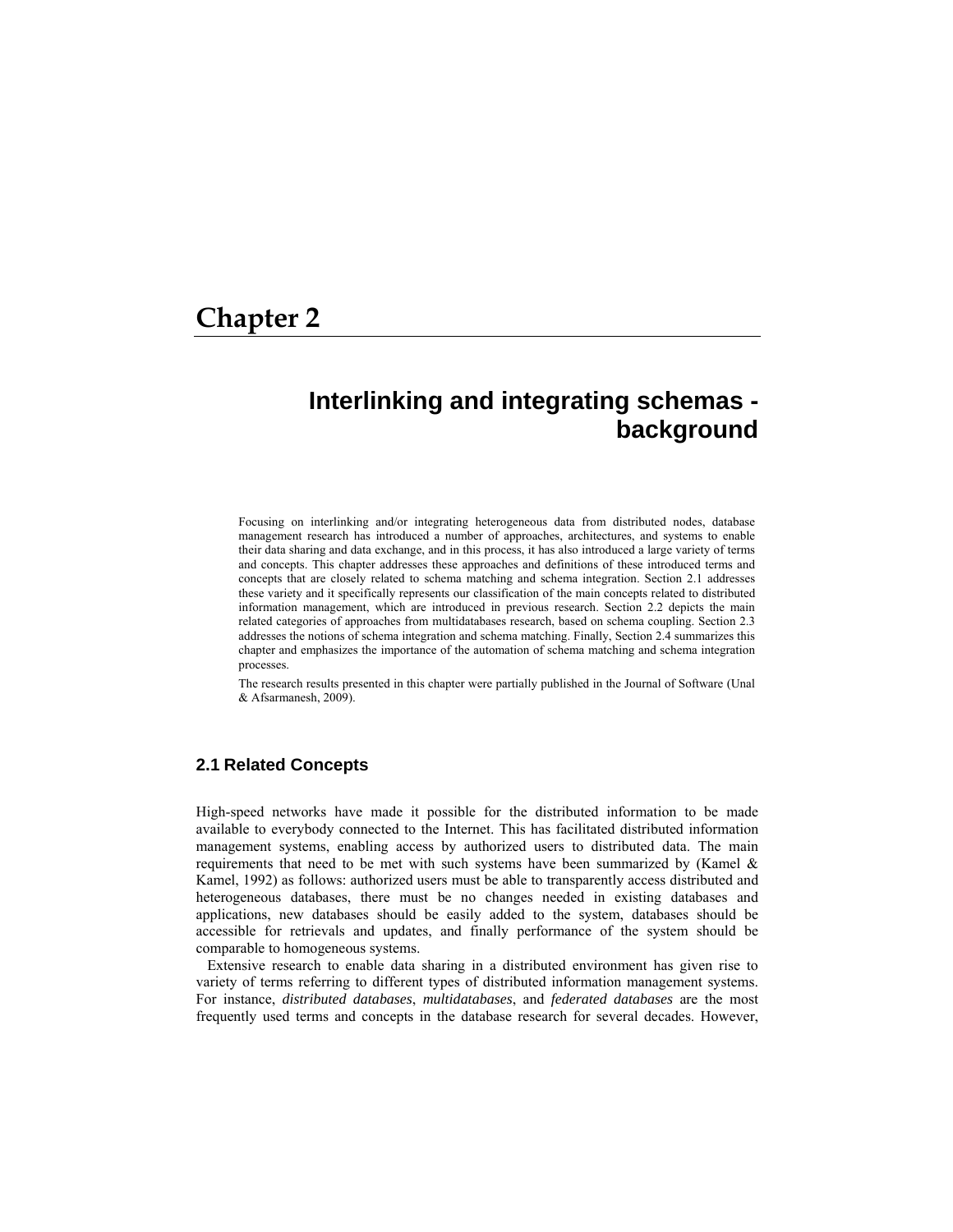there are not yet commonly agreed definitions for these terms and concepts and quite often different researchers use the same term with different meanings. Therefore, the aim of this section is to provide enough background for this research, in order to differentiate among various definitions.

Distributed database (DDB) and distributed database management system (DDBMS) correspond to two base terms in distributed information management research. DDB and DDBMS are defined by (Ozsu & Valduriez, 1999) as follows:

"A DDB is a collection of multiple, logically interrelated databases distributed over a computer network. A DDBMS is the software system that permits the management of the distributed database and makes the distribution transparent to the users."

In a typical distributed database management system, several databases over a network are managed by one management system. In other words, only one implementation of the database software is used in each network node.

According to (Ozsu & Valduriez, 1999), if the distributed database systems at various sites are also autonomous and possibly heterogeneous, they are referred to as *multidatabase* systems. Multidatabase systems allow integrated access to distributed, autonomous, and heterogeneous databases as (Bukhres & Elmagarmid, 1996) defines.

Multidatabase systems can be *homogeneous* or *heterogeneous*. Homogeneous database systems have the same database management systems and use the same data model and database manipulation language (Heimbigner & Mcleod, 1985) (Ozsu & Valduriez, 1999). Heterogeneous multidatabase systems on the other hand have different database management systems and use different data model and database manipulation language.

Another classification in *multidatabase* systems used by (Sheth & Larson, 1990) divides them into two types based on the autonomy of the participating database systems (components): *non-federated* and *federated*. Components in a *non-federated database system* are not autonomous. On the other hand, the components in a *federated database system* preserve their autonomy while also sharing their data in a partial and controlled manner. They share a part of their data by defining export schemas and making them available only to specific components. Every component is able to import schemas from other components according to the defined access permissions. As a consequence of this general interaction, this approach allows the cooperation between the nodes in the federation to accomplish a common or global task (Afsarmanesh et al., 2004).

(Sheth & Larson, 1990) categorizes federated databases further as *loosely coupled* and *tightly coupled*. A federated database system is loosely coupled if there is not a single authority to create and maintain the system; but this is the responsibility of users from each component system. There is no single global schema in loosely coupled systems. On the other hand, in tightly coupled systems, there is a central authority to administer the federation. If a tightly coupled federated database system only supports a single federated schema it is said to have a single federation, but if it supports multiple federated schemas it is said to have multiple federations. Users can submit queries applied to the federated schema, and the central authority is in charge of the distribution of sub-queries between the component databases and the processing of the individual results to satisfy the global request.

Besides terms referring to different types of distributed information management systems, another widely used term in database research domain is the *data integration.* Information systems mentioned above apply data integration techniques. *Data integration* aims at combining data residing at different sources and providing the user with a unified view of these data (Lenzerini, 2002). Data integration systems can be defined as a triple  $\langle G, S, M \rangle$ ,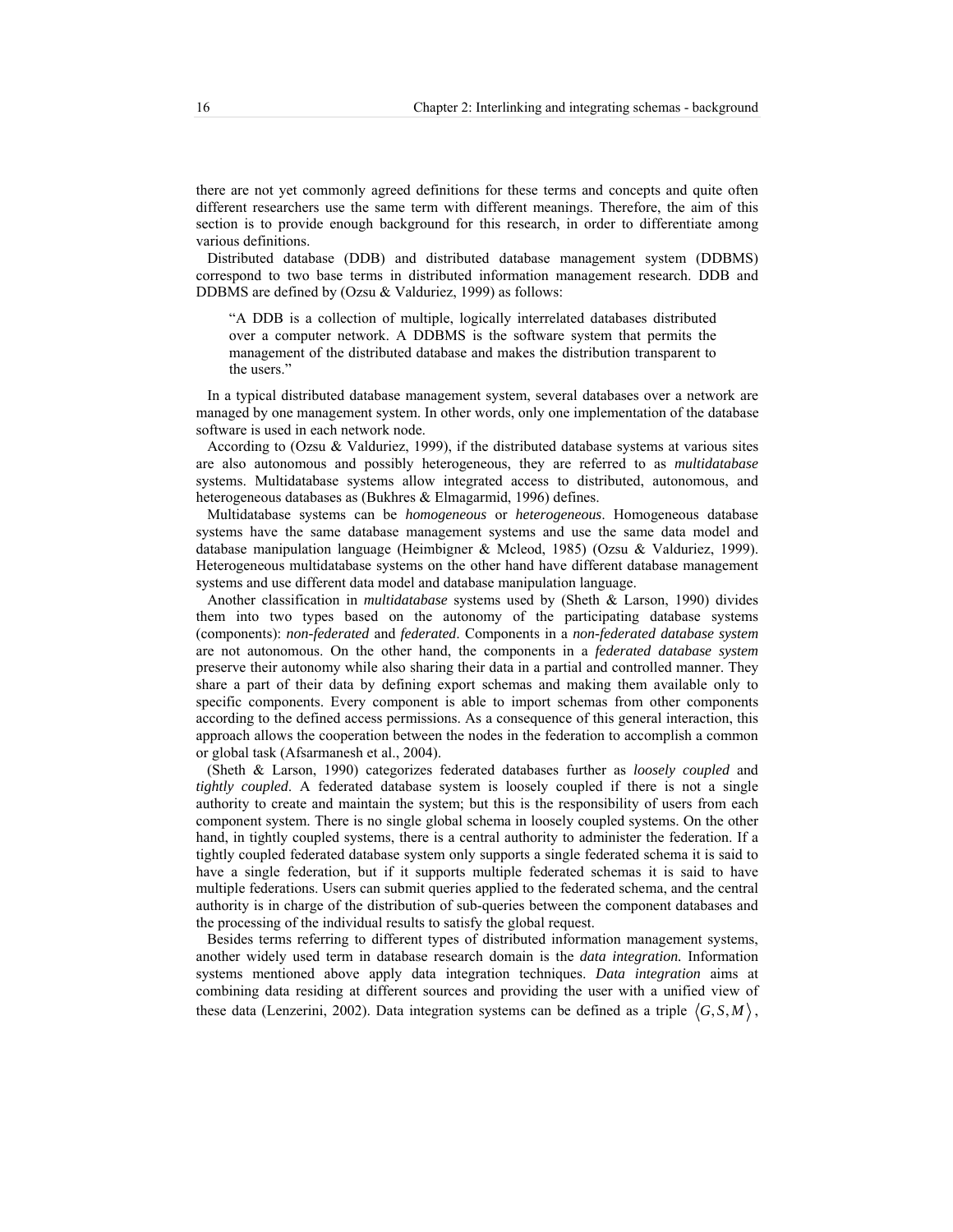where G is the global schema, S is the heterogeneous set of source schemas, and M is the mapping between G and S. Two approaches are mentioned in the literature for defining M: *Global as View (GAV) (Chawathe et al., 1994)* and *Local as View (LAV) (Levy et al., 1996)*. In the GAV approach, there is a global schema expressed in terms of source schemas (S). Mappings M between the global schema G and source schemas S are well defined. However, when there is a new component database entering the system, a large amount of effort is required to update G. On the other hand, in the LAV approach, global schema is defined independently from source schemas and the relationships between the global schema and the sources are established by defining every source as a view over the global schema. Relationships between source schemas and the global schema may not be well defined here, which requires more complex query re-writing and thus puts more burdens on the query processor. Nevertheless, unlike GAV, addition of a new component database to the system does not require much effort.

Similar to variety of definitions related to distributed information management, there exist many definitions for database *interoperability*. For example, Brodie and Ceri (Brodie & Ceri, 1992) referred to interoperability as the ability of different systems to operate with each other. On the other hand, Silberschatz et al. (Silberschatz et al., 1990) defined interoperability as the problem of making heterogeneous and distributed databases behave as if they form part of a single database. Litwin and Abdellatif (Litwin & Abdellatif, 1986) and Zisman (Zisman, 1995) used the term interoperability to refer to the management and co-operation of multidatabase systems without using a global schema. Although there is no consensus on these definitions, database interoperability is a broader term than the terms related to distributed information management.

As it is clear from the definitions given above, there are many related terms concerning management of data provided by distributed and possibly heterogeneous and autonomous databases, whereas there is no consensus of terminology in the database community. In order to provide our understanding of the terms related to an integrated information management system, we have organized these definitions as shown in Figure 2.1.



**Fig. 2.1.** Integrated Information Management System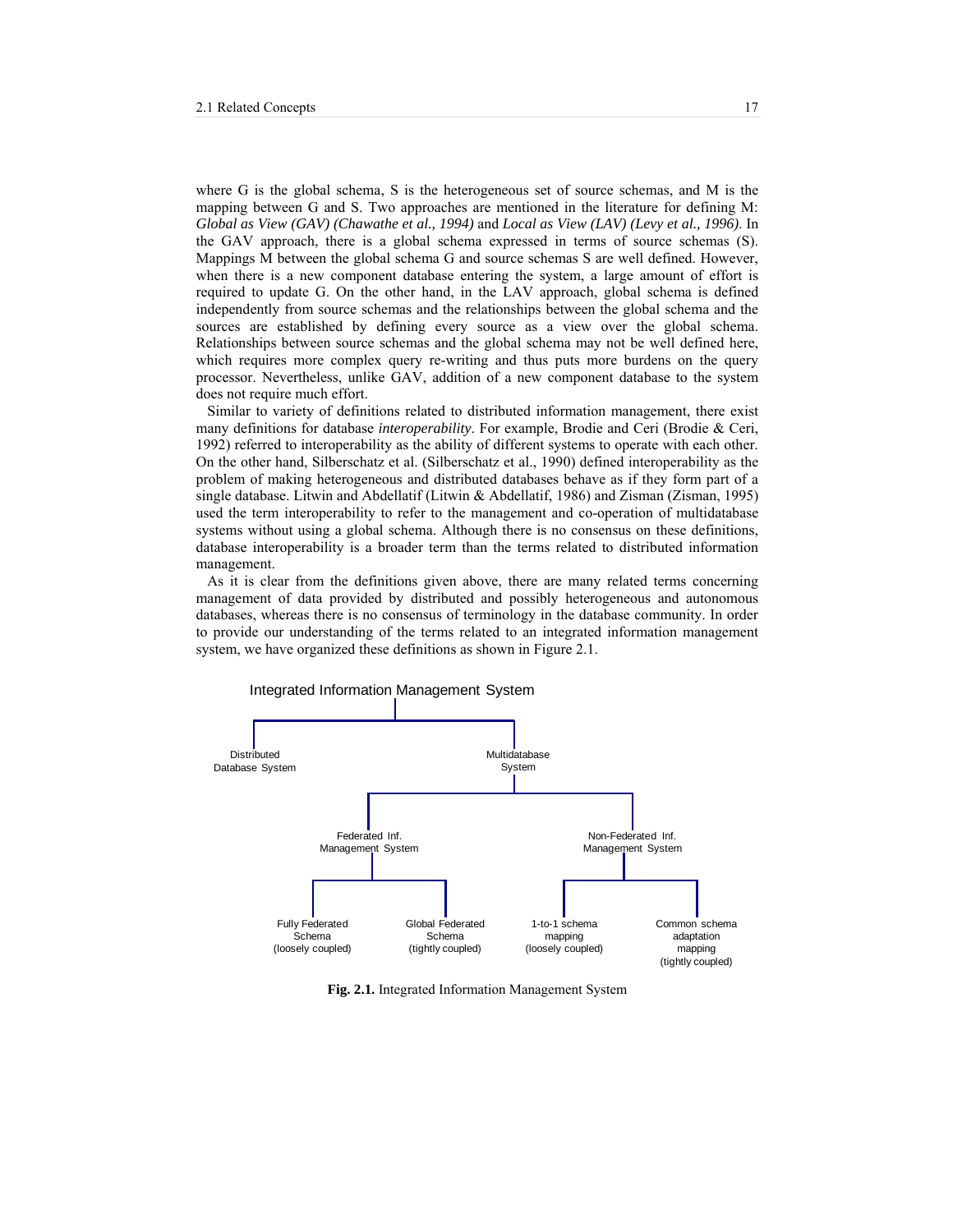Following the definition of (Ozsu & Valduriez, 1999), we mention two types of integrated information management systems: distributed database systems and multidatabase systems. Based on the classification of (Sheth & Larson, 1990), we divide the multidatabase systems as federated information management systems and non-federated information management systems.

Federated information management systems consist of autonomous nodes that can follow a fully federated schema or a global federated schema approach. As illustrated in Figure 2.2-a, a fully federated schema approach (Afsarmanesh et al., 1998) constructs an integrated schema at each node by merging the local schema of that node with the schemas imported from other nodes. Import schemas represent the information that other nodes make available to this node. A global federated schema approach on the other hand, generates a global schema by integrating the export schemas (representing the shared part of the information) from different nodes into a single schema, as shown in Figure 2.2-b.



**Fig. 2.2-a.** Fully Federated Schema



**Fig. 2.2-b.** Global Federated Schema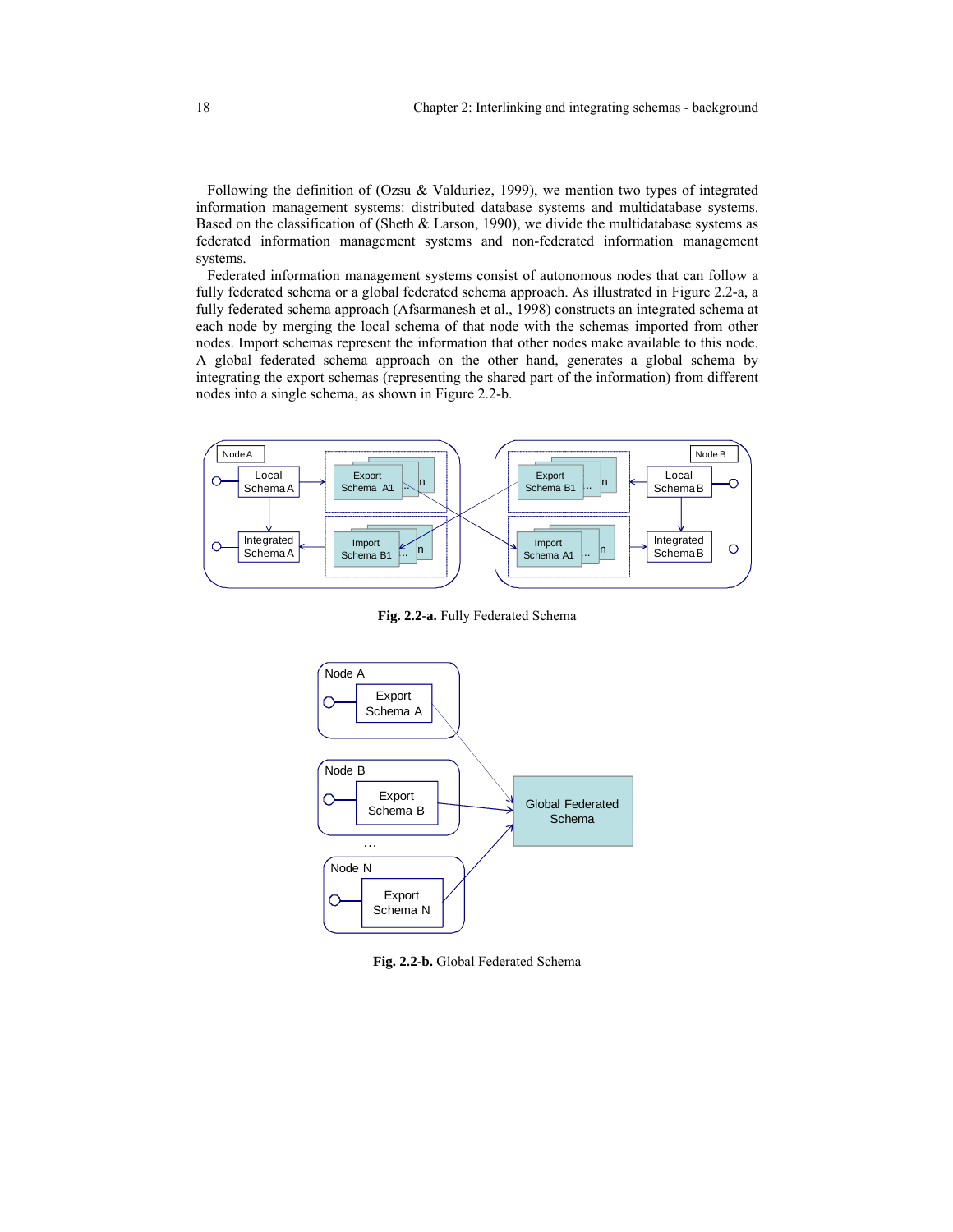Nodes of non-federated information management systems are not autonomous. Two approaches can be mentioned here: 1-to-1 schema mapping and common schema adaptation mapping. In 1-to-1 schema mapping approach, mappings between the schemas of nodes are identified in a pair-wise manner. For instance, as represented in Figure 2.3-a, mappings between the schema of Node A and schemas of each other nodes are independently defined. Whereas in common schema adaptation mapping approach, mappings are specified between the common schema and the local schema of each node, as depicted in Figure 2.3-b.



**Fig. 2.3-a.** 1-to-1 Schema Mapping



**Fig. 2.3-b.** Common Schema Adaptation Mapping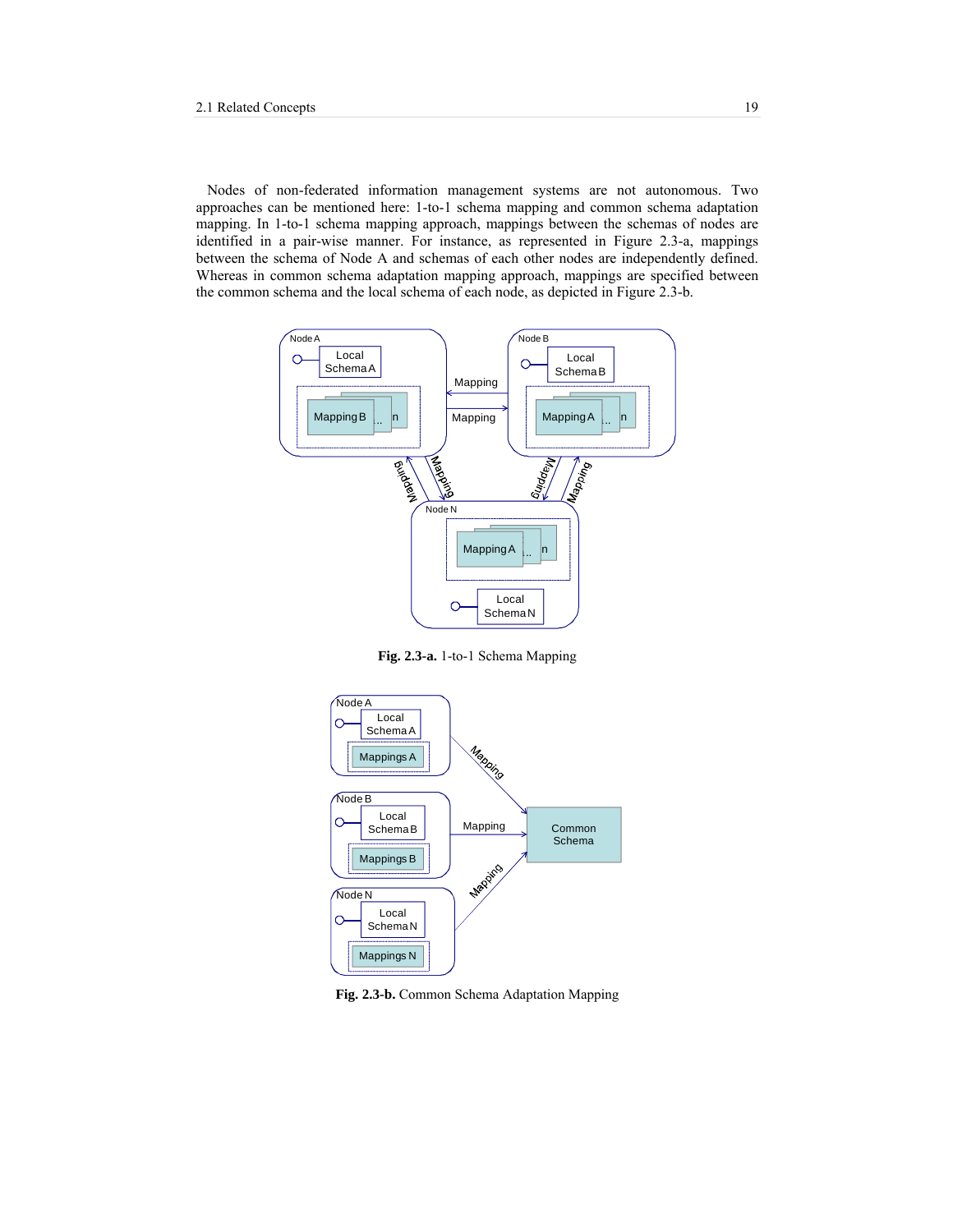# **2.2 Multidatabase Classification Based on Schema Coupling**

In this section, we focus on different types of multidatabase architectures based on schema coupling. We refer to multidatabase system as the one consisting of distributed and heterogeneous databases. By following definitions of (Zisman, 1995), we present a general overview of multidatabase architectures based on schema coupling in Figure 2.4.



**Fig. 2.4.** A general overview of Schema Matching Approaches Based on Schema Coupling

In one of the multidatabase architectures, Global Schema Approach (also called as tightly coupling), there exists a single global schema representing all information across the databases. Global schema is generated by resolving the conflicts among local schemas and then integrating them into a single schema. A global schema is usually difficult to create as in order to create it one needs to fully understand the local database structures of participants. Generation of a global schema is achieved in several steps (Zisman, 1995). First, schemas are represented in a canonical data model, in case they are defined using different data models. Secondly, conflicts are resolved and the integrated schema is generated. In this approach, queries are created in terms of global schema and when such query arrives, it is decomposed into sub-queries to be sent to local databases. After this step, sub-queries are translated into the data language of the local database. When results of each query are received, they are merged for the final result to be sent to users. Global schema approach is suitable whenever the schemas are not subject to frequent changes. Advantages of this approach are; it is easy for querying and information loss is reduced. However, when the number of local schemas to be integrated is large or the environment is dynamic, this approach becomes complex.

In another multidatabase architecture, instead of creating a global schema, the aim is to make heterogeneous databases interoperable. In this architecture, either partial or no integration is required. Two types of interoperability approaches can be mentioned (Zisman, 1995):

- 1) *Direct Interoperability*, which consists of direct mappings (translations) among the components. Direct mapping is difficult when one schema is semantically more expressive than the other.
- 2) *Indirect Interoperability*, where an intermediate (canonical) data model and data manipulation language is used to manipulate heterogeneous databases. The canonical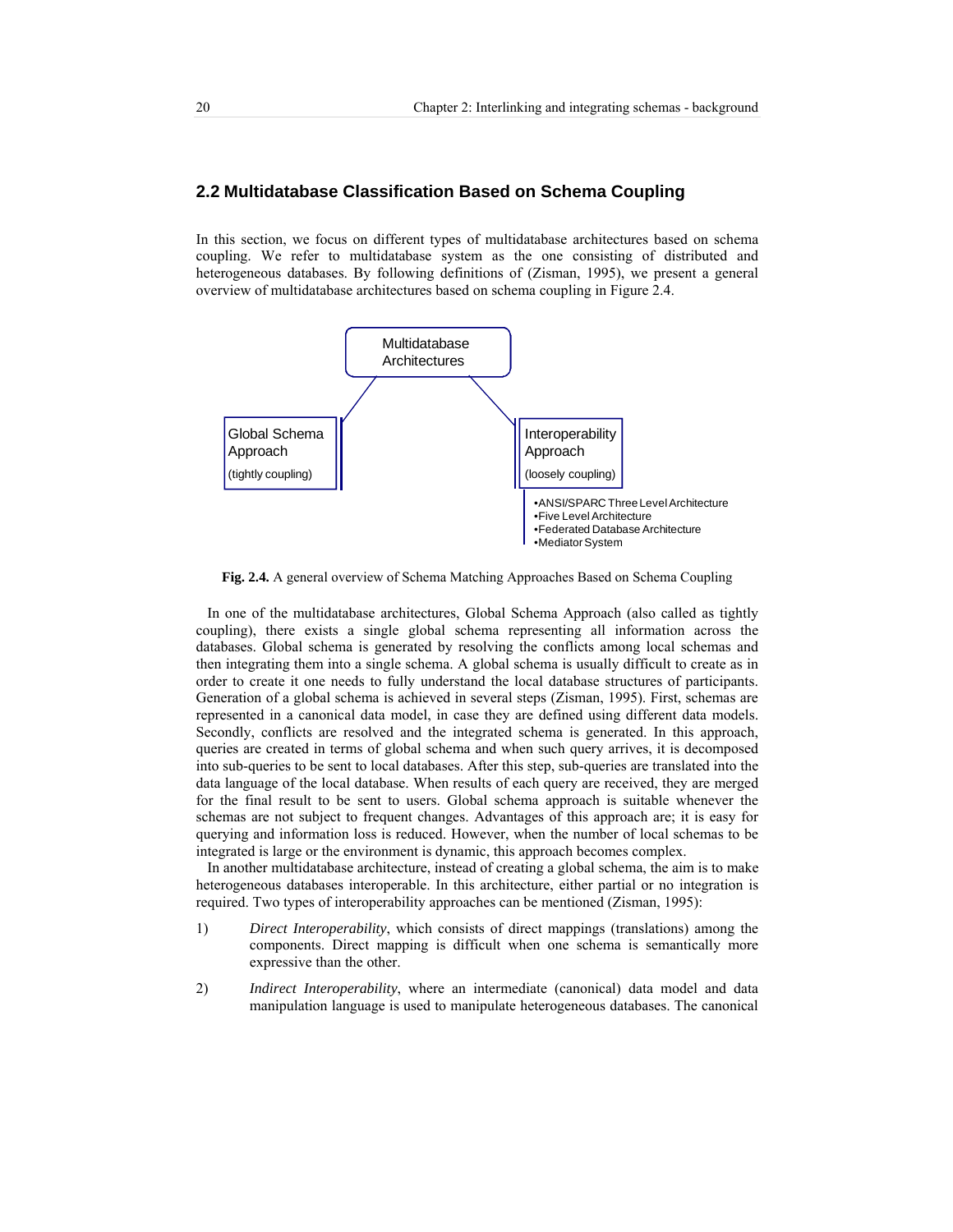data model is used to represent other models, bridge the gap between local models, detect inter-database semantic relationships, and achieve interoperability.

During the 80s, a variety of interoperability architectures were proposed in the literature, including ANSI/SPARC Three Level Architecture (Tsichritzis, 1981), Five Level Architecture (Sheth & Larson, 1990), federated database architecture (Hammer & Mcleod, 1979; Heimbigner & Mcleod, 1985), and mediator systems (Wiederhold, 1992).

Interoperability architecture overcomes the drawbacks of global integrated schema approach. This approach is appropriate when there are a large number of information sources and/or the environment is dynamic. However, the query processing costs are high in interoperability architectures.

#### **An Example of Federated Database Architecture: PEER Federated Database System**

The PEER system (Afsarmanesh et al., 1996; Tuijnman & Afsarmanesh, 1993) is a fully federated system designed and implemented at the University of Amsterdam. PEER is a generic object-oriented federated information management system enabling information sharing among autonomous and heterogeneous nodes. In the PEER architecture (see Figure 2.2-a), there is no need to create a global schema, as information stored in different nodes are interlinked through federated schemas. There are four types of schemas at each node: a local schema, a number of export schemas, a number of import schemas, and an integrated schema. The local schema models the local data at the node. Export schemas model the information that this node wants to share with other nodes of the network. Import schemas model the information that this node can access from other nodes. In other words, an import schema at each node is the export schema of another node that shares its data through this export schema. The integrated schema models the information that the node can access.

## **2.3 Schema Matching and Schema Integration**

Organizations model their data using a variety of schema constructs. However, there is no single way to represent the same or similar data, which results in diversities in schema definitions even in the same organization. Distributed information management systems, introduced in the previous sections, need to tackle conflicts or heterogeneities and identify correspondences among schemas. As a result, schema matching and schema integration have become two main facilitating processes of distributed information management systems, which are mainly performed manually at present.

Schema specification is the main element of the schema matching and schema integration processes. A schema specifies how data is stored, accessed, and managed in the database management system (DBMS) and is described in a formal language supported by the DBMS. Examples of schema related languages include the SQL's DDL from relational data modeling domain, the Object Definition Language (ODL) from the object-oriented data modeling domain, the XML Metadata Interchange (XMI) of the Unified Modeling Language (UML), the XML Schema Definition (XSD) for XML documents, and the Resource Description Framework Schema (RDFS) as well as the OWL for ontologies.

The main inputs for the schema matching and schema integration processes are therefore the schemas. Following sub-sections make the role of schemas in these two processes clear. Also, more detailed information about schema matching and schema integration is given in these sub-sections.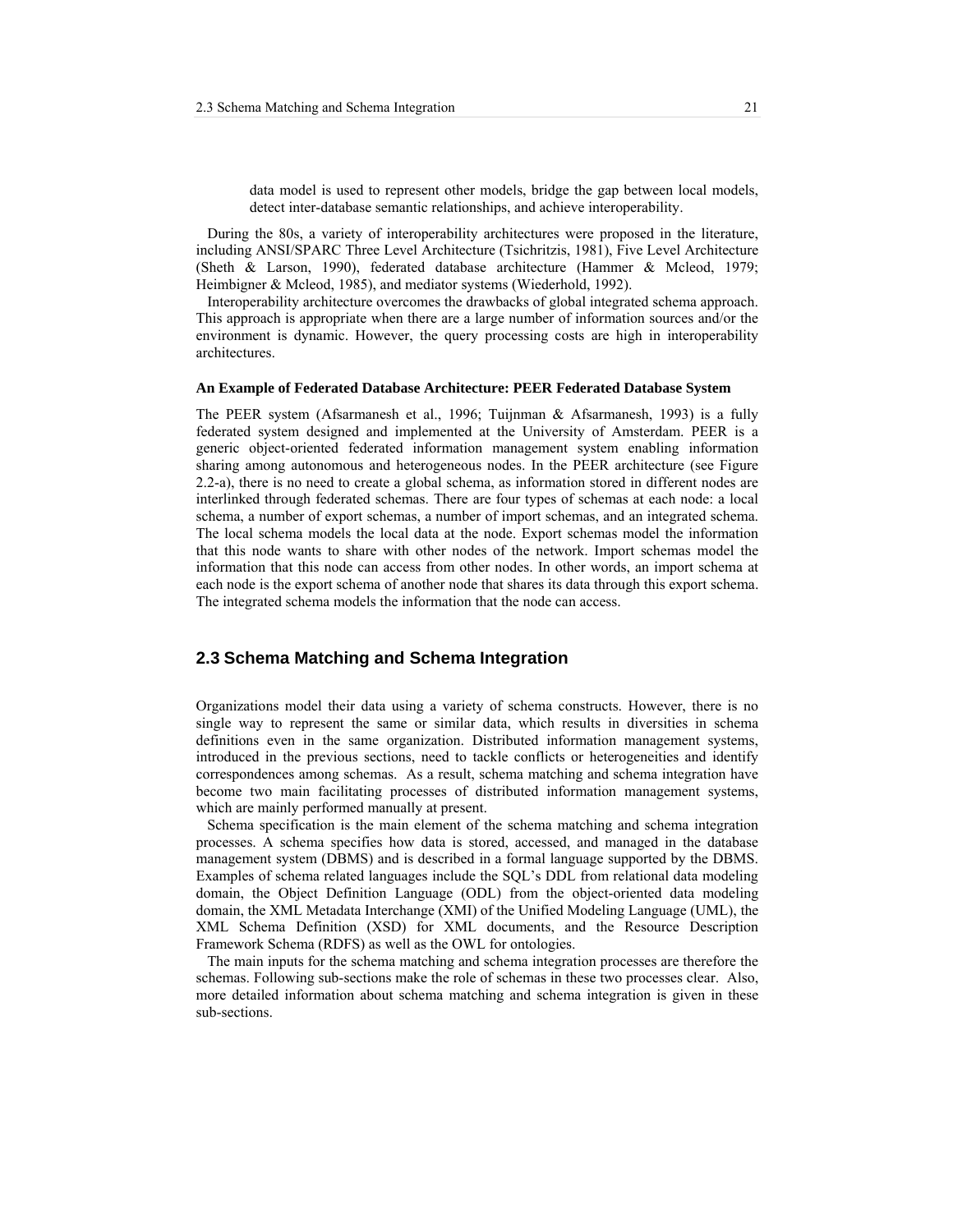### **2.3.1 Schema Integration**

The problem of schema integration in the context of distributed information management systems is a relatively old challenge. In different approaches to enabling access to distributed and heterogeneous data, a different level of integration is achieved. Considering the classification of integrated information management systems, shown in Figure 2.1, schema integration is necessary in both fully-federated schema and global federated schema approaches. However, in the case of fully-federated schema approach, each node needs to integrate its local schema with the import schemas of other nodes to generate a representation of information that this node can access. On the other hand, in the case of global federated schema approach, schemas of all nodes, representing the information that these nodes make available to the network, need to be integrated to generate a single common schema that defines the information available at the network of nodes.

In database research, schema integration is typically used to refer to both the view integration and database integration (Batini et al., 1986). View integration aims at producing an integrated schema of users' views and is performed during the database design process, whereas database integration derives a new schema from existing specification. As identified in (Spaccapietra et al., 1992), view integration methodologies work with views based on the same data model, but database integration technologies work with schemas that are usually defined using heterogeneous data models. Considering the goals of the research work explained in this thesis, the focus is on the database integration. Therefore, when we use the phrase 'schema integration', we actually refer to integration of 'databases'. Furthermore, while we devise ways of semi-automatically integrating schemas, we target schemas which are based on the relational data model; i.e. both source and target schemas that we try to match and integrate are relational schemas.

There has been an extensive research work on the schema integration subject. A comprehensive survey of schema integration methodologies were done by (Batini et al., 1986). In (Batini et al., 1986), an analysis of twelve related methodologies were carried out, and they were compared based on different criteria, including the used data model, inputs, outputs, and strategies followed.

Considering all methodologies and approaches for schema integration and adding our own approach to it, three main integration steps can be identified, namely: 1) the Pre-integration step, 2) the Matching step, and 3) the Integration step.

- 1. The *Pre-integration* step consists of a number of preparation steps before the integration, such as identifying schemas to be integrated, preferences to be considered in the integration process, and amount of user input, as (Batini et al., 1986) mentioned. The type of the integration strategy followed affects the identification of schemas to be integrated. Two types of strategies are mentioned in (Batini et al., 1986) for schema integration: binary and n-ary strategies. Binary strategies allow the integration of two schemas at a time, while n-ary strategies can integrate *n* schemas at a time. Because of the complexities of integrating *n* schemas at a time, most approaches in the literature prefer a binary strategy.
- 2. The *Matching* step, also called the Investigation step by (Spaccapietra et al., 1992), identifies correspondences among different schemas by resolving their conflicts. Instead of the Matching step, the (Batini et al., 1986) categorizes two other steps called: comparison of the schemas and conforming the schemas, which together constitute the Matching step.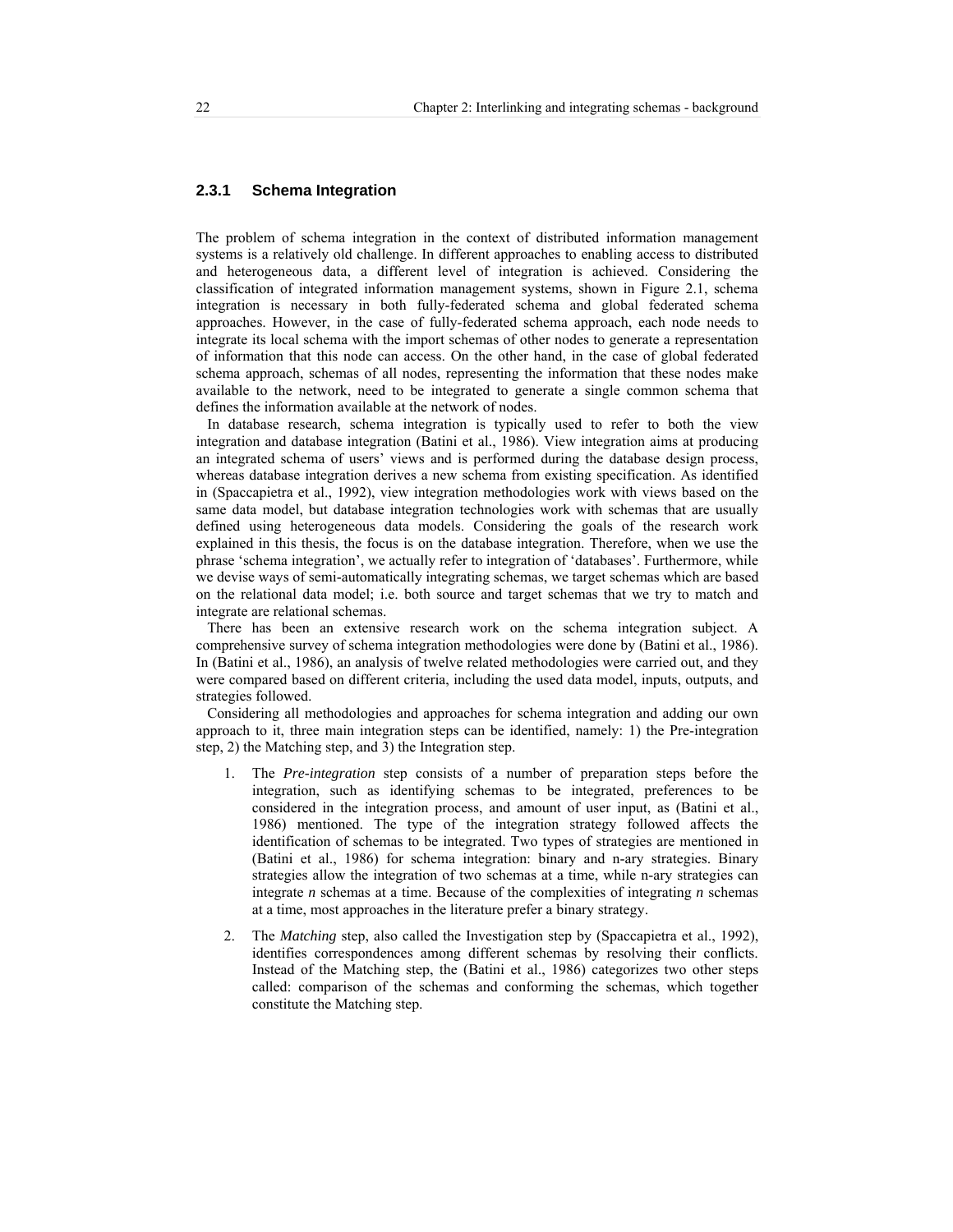3. The *Integration* step is responsible for integrating the schemas, based on the correspondences identified in the matching step.

In this direction, the previously suggested schema integration approaches and methodologies are either fully manual or with some limited degree of automation focused only on the third step, and not including the matching step. Furthermore, for any automation on the integration step, it is typically assumed that the full semantics and structural knowledge of the two schemas are available.

Schema integration is a challenging and complex task: The integration step cannot be fully automated, since automatic resolution of some types of conflicts is not possible and user input is required to determine the appropriate meanings and decide on mappings for the integrated schema. Nevertheless, carrying out this process as automatically as possible and helping the users with this complicated task are needed in order to cope with the increasing demand for integrated information management systems.

The research work explained in this thesis addresses the full cycle of semi-automatic schema integration in three main steps, including: Configuration, Schema Matching, and Schema Integration, as shown in Figure 2.5. Some limited user input is required at these steps, as addressed below. The configuration step is responsible for assigning desired weights to the algorithms used in the linguistic and structure matching components, as well as for identifying the desired selection strategy for the results of schema matching. The schema matching step starts with a preparation activity that automatically turns the two source schemas (donor and recipient schemas) into a common format. Then, this process takes the schemas represented in the common format, as well as some other required inputs, as described in Section 2.3.2, and identifies all possible matches between the two schemas. After receiving the user input on the match results, at the third step, the schema integration takes as input the accepted correspondences between the two schemas and using a number of predefined integration rules, it automatically generates both an integrated schema as well as the needed mappings between the integrated schema and the two source schemas being integrated. The mappings are expressed in terms of a derivation language introduced in Chapter 4. Finally, the user input is required for the final validation of the integration results.



**Fig. 2.5.** Main Steps of the Schema Integration Process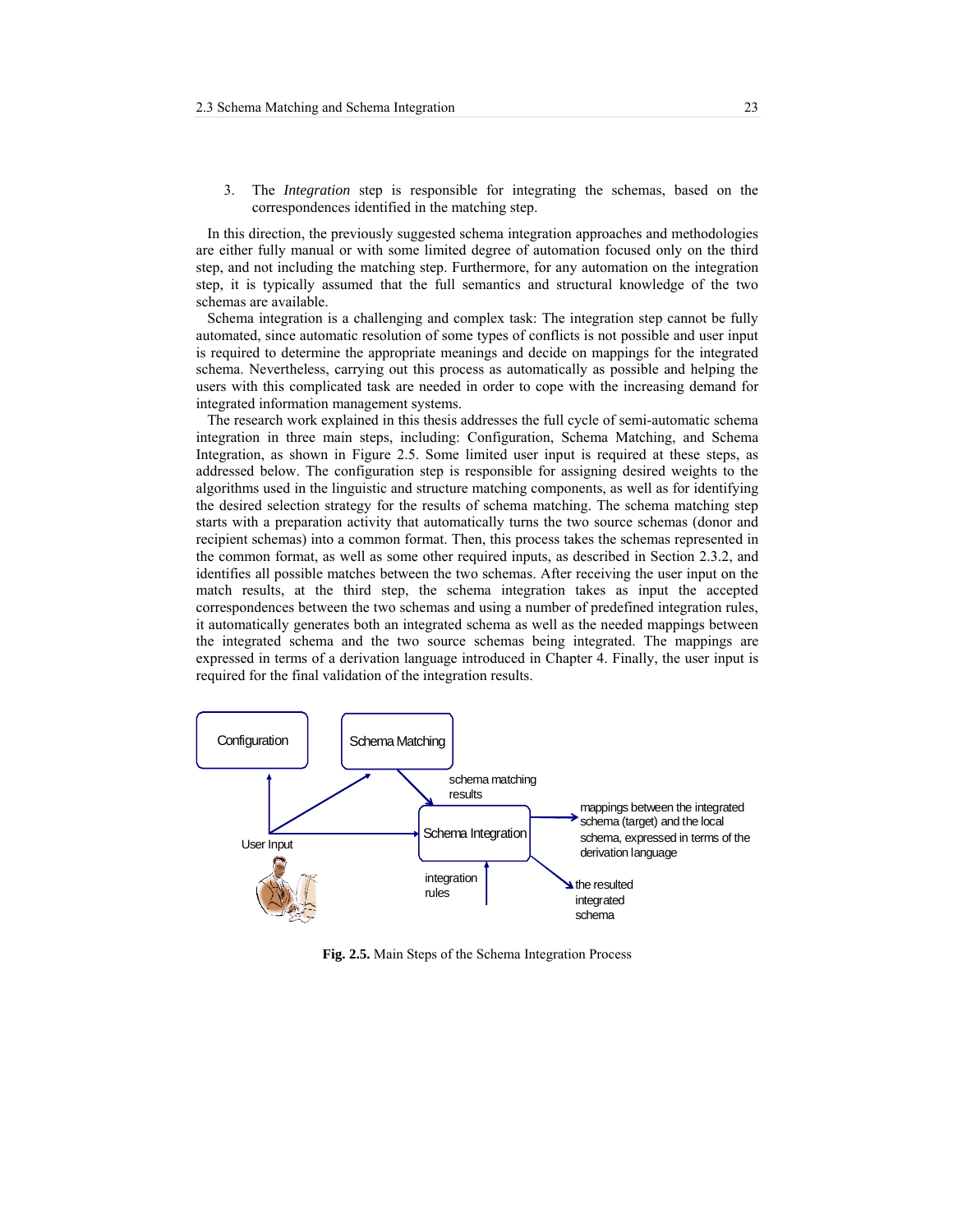## **2.3.2 Schema Matching**

To achieve any of the integrated information management systems introduced in Section 2.1, there is a need to compare their schemas (e.g. two schemas at a time) and identify correspondences between them. As addressed in Section 2.3.1 on schema integration, federated information management approaches generate integrated schemas, where schema matching is one main step for the schema integration. In non-federated information systems however, the aim is to generate mappings either between the global schema for the network of databases and each of the local schemas - thus resulting a set of schema adaptation mappings, or between each pair of the local schemas - thus resulting a set of 1-to-1 schema mappings. Identifying the correspondences and generating the needed mappings also require support from the schema matching process.

Schema matching can be defined as the process for finding the correspondences between different elements of two schemas. The simplest type of matching is the 1-to-1 matching. For two schemas, e.g. A and B, schema matching process can identify for each element of schema A, the most similar element of schema B. In addition to 1-to-1 matches, some complex matches also frequently occur among schema elements. Complex matching identifies correspondences between each element or a group of elements of the schema A and a group of elements of schema B. Groups of elements are combined and inter-related with a formula. For example, suppose that there is a match identified between the 'name' element of Schema A and the 'fname' and 'lname' elements of Schema B. In this case, 'fname' and 'lname' can be combined through concatenation and a mapping can be defined between 'name' and this combination of 'fname' and 'lname'. Most schema matching approaches focus only on the 1 to-1 matches, considering that it is much easier to identify 1-to-1 matches than complex ones.

As shown in Figure 2.6, which represents a simplified version of the classification provided in (Rahm & Bernstein, 2001), individual and combined matchers are two top-level classes of matchers in this classification of schema matching approaches. Combined matchers represent a set of individual matchers. Individual matchers are further divided into two: instance-based and schema-based matchers. Instance-based matchers exploit the instance information; schema-based matchers on the other hand consider the definition of schema itself. Furthermore, schema-based matchers can be applied to individual schema elements (at element level) or for combination of elements (at structure level). Element level matchers use the linguistic characteristics of the element names. They apply techniques such as tokenization and word separation, removal of stops words and hyphens, expansion of abbreviations, and lemmatization, the details of which are all given in Chapter 4. Element level matchers consider both the syntactic as well as the semantic features of names in the schema. Furthermore, these types of matchers benefit also from the constraint-based techniques**,** which deal with the internal constraints being applied to the definitions of entities, such as types, cardinality of attributes, and keys.

On the other hand, the structure level matchers exploit the graph-based techniques. Graph matching techniques and the relationships among the graph elements together form the base of structure level matchers.<br>In (Shvaiko & Euzenat, 2005), a different classification is introduced, where three main

dimensions are mentioned for the classification of schema matching algorithms, including:

*Input dimension*: This dimension is related to both the kinds of data or conceptual model to express schemas that the matching algorithms shall use, such as the relational or object-oriented, as well as the kinds of elements that algorithms shall exploit, such as the schema level and/or instance level data.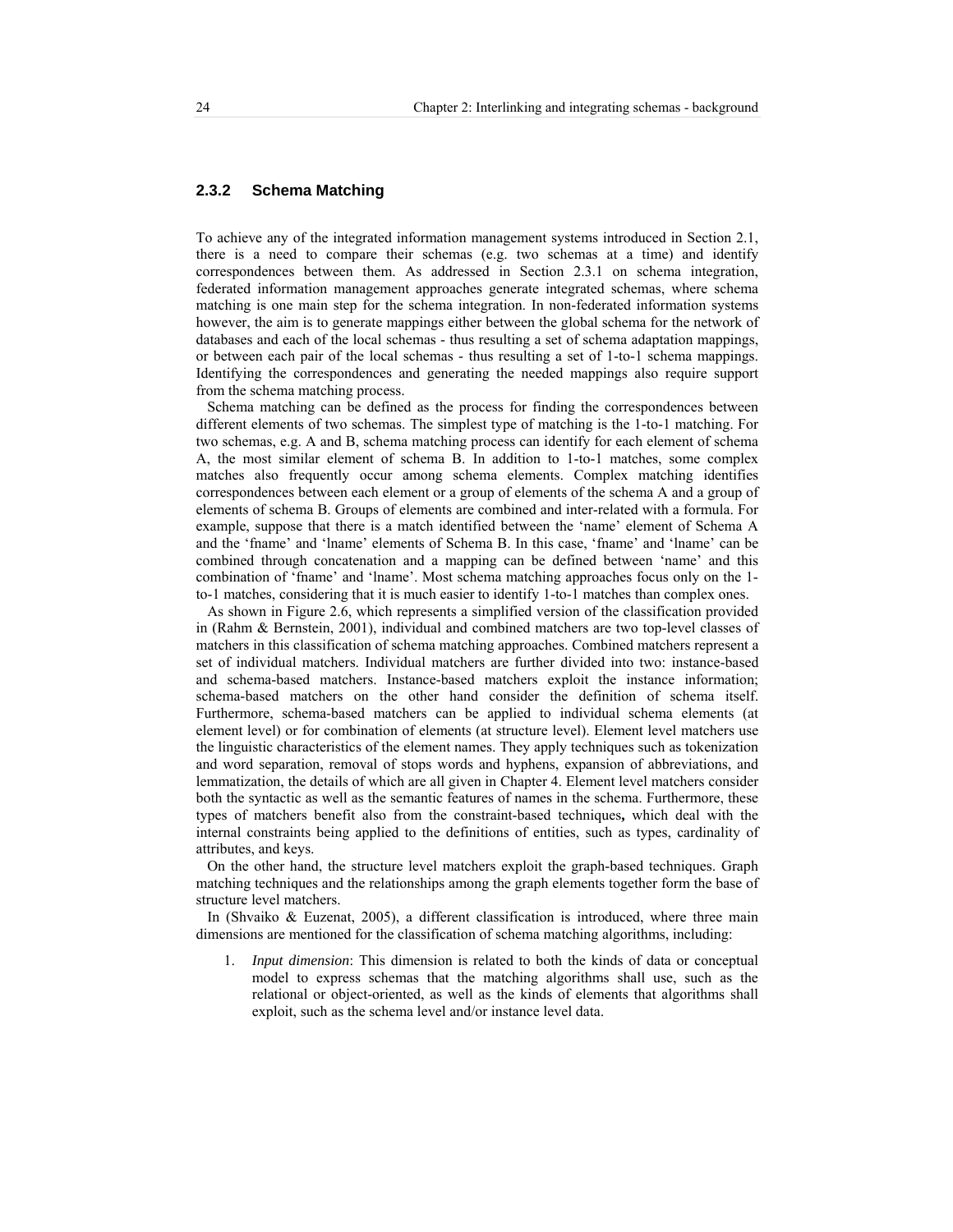

**Fig. 2.6.** A general overview of Schema Matching Approaches (simplified version of (Rahm & Bernstein, 2001))

- 2. *Process dimension*: This dimension considers the nature of the computation in the matching algorithms, which can be exact or approximate. For the exact algorithms, the completeness of the solution is considered, whereas for the approximate algorithms the performance aspects are preferred over exactness.
- 3. *Output dimension*: This dimension considers different possible forms of outputs generated by matching algorithms. For example, one algorithm can determine only 1 to-1 matches, while another one can also identify 1-to-many matches. Another example is that the results of some types of algorithms are values in the range [0,1] for element pairs being compared, whereas some other types of algorithms identify the match results using some relationship operations, such as 'equivalent'.

Schema matching process may take a variety of inputs and may produce some outputs depending on the matching approach that it applies. Figure 2.7 shows briefly the inputs and outputs for the matching process introduced in this research work, as later explained in this thesis. The variety of inputs consist of the schema specification, a linguistic dictionary, a number of linguistic and structural similarity algorithms, and the user input for validating the results. Output of the matching process is a set of similarity scores for each match identified for schema elements as well as the relationship operations for complex matches, such as string concatenation.

Extensive research has been done in the past in relation to the schema matching field. A number of approaches have been proposed, requiring different amounts of manual intervention from user. More detailed information about these schema matching approaches is given in Chapter 4.

A number of other terms and concepts related to schema matching process have been introduced in the research literature, such as: the ontology matching and mapping discovery. Especially, the ontology matching has drawn considerable attention in recent years with the increasing popularity of the Semantic Web. Although ontology and database schemas have different purposes, the spectrum of "ontology specification" is very broad and a database schema can be considered as a simple descriptive ontology of an environment. In general, "Ontology" is assumed with different meanings and details depending on where it is used. For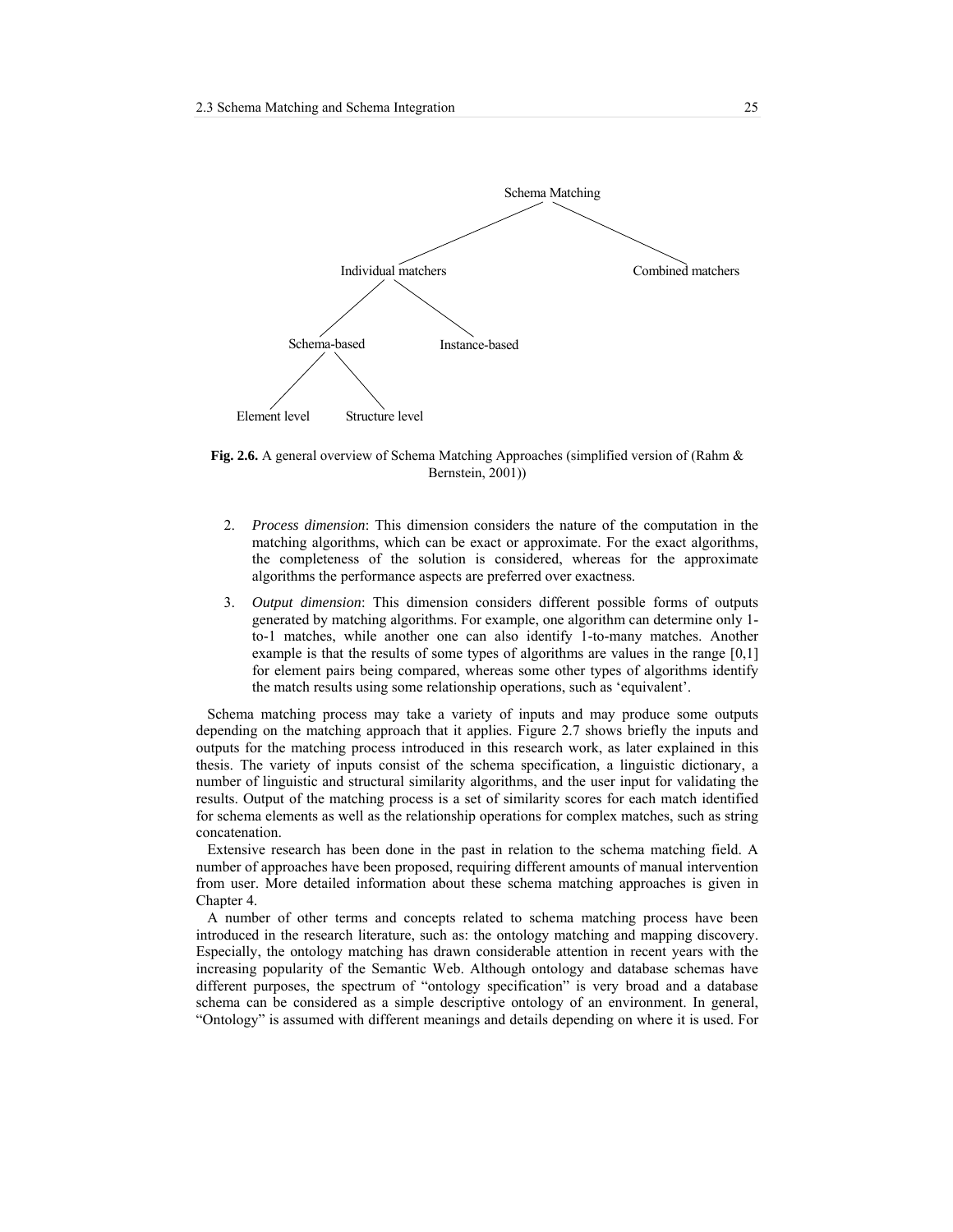example, (Gruber, 1993) defines ontology as a specification of a conceptualization. In this direction, it can be related to a database schema, which in general presents the meta-data defined for a database containing information about the structure and content of that database.



**Fig. 2.7.** Inputs and Outputs of Schema Matching

### *Applications of Schema Matching*

In addition to its role in the semi-automatic schema integration, the matching process plays an important role in several other application domains, such as in data warehouses, query processing, Semantic Web, and e-business (Rahm & Bernstein, 2001) (Do et al., 2002). Each of these applications needs to deal with some heterogeneous schemas and identify the matches and mappings either manually or semi-automatically. The following paragraphs briefly address these application domains and their relation to matching process.

#### **Data Warehouses**

The number of data warehousing applications has increased rapidly in the last decade. Data warehousing has become popular with the need for analyzing large amount of data using different techniques and algorithms to extract information related to a variety of domains, such as sales. Data warehouses aim to most optimally support the analysis and reporting of collected data. In order to form a data warehouse, data from different sources need to be transformed into a common warehouse format. Schema matching process can help in creating an appropriate interlinking and transformation.

#### **E-business and E-commerce**

Another application area for schema matching is related to the heavy use of the e-commerce and e-business for transactions among companies. In recent years, these have become popular among both national and international trading partners, using the opportunities that the Internet provides. Using these technologies, partners exchange messages, receive product information,